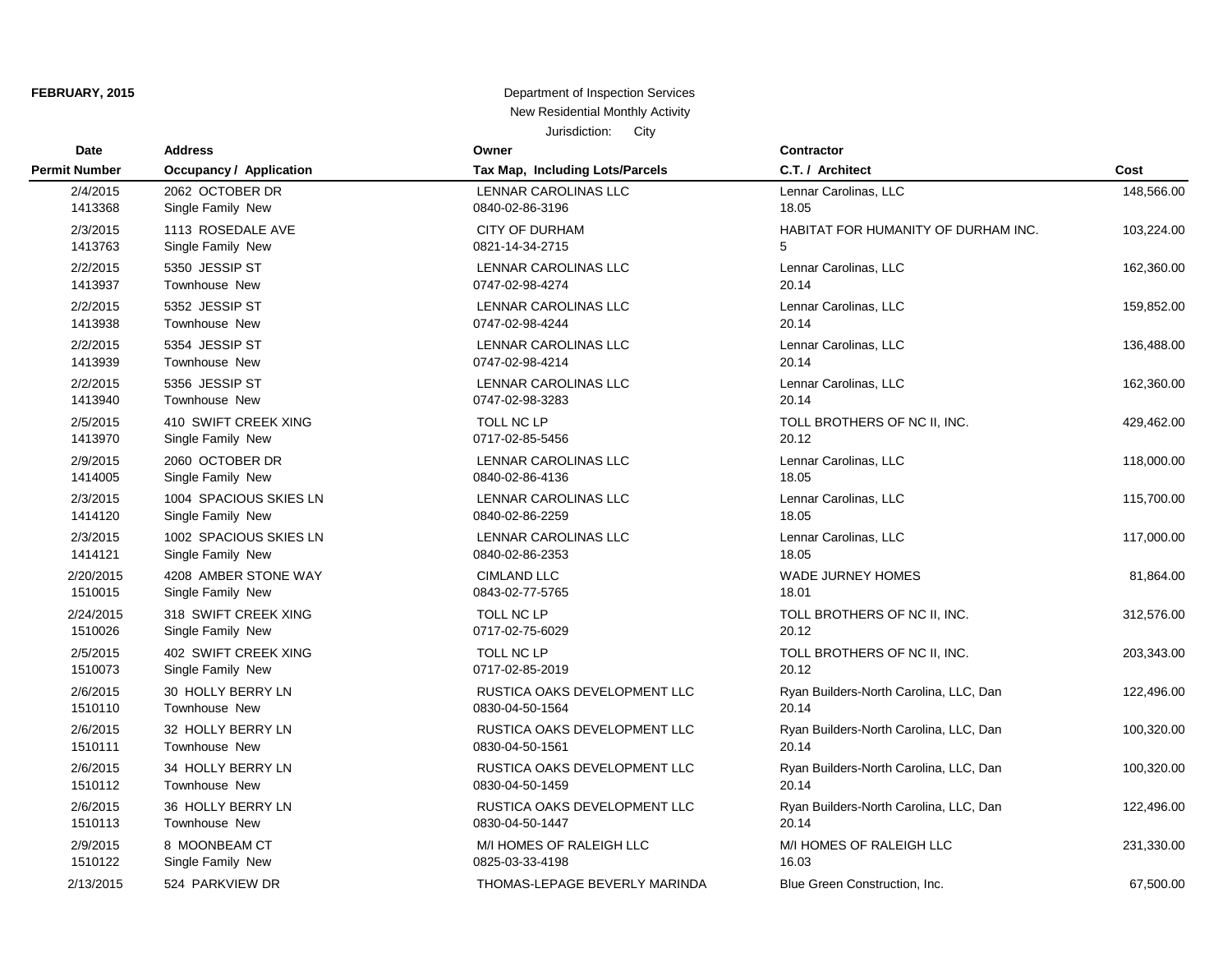| <b>Date</b>          | <b>Address</b>                 | Owner                           | Contractor         |
|----------------------|--------------------------------|---------------------------------|--------------------|
| <b>Permit Number</b> | <b>Occupancy / Application</b> | Tax Map, Including Lots/Parcels | C.T. / Arch        |
| 1510145              | Single Family New              | 0824-01-26-9449                 | 16.03              |
| 2/2/2015             | 814 POPLAR ST                  | <b>RYLAND GROUP INC THE</b>     | <b>THE RYLA</b>    |
| 1510166              | Single Family New              | 0850-04-85-6023                 | 18.05              |
| 2/2/2015             | 8015 ROSEMONT PKWY             | <b>MKG LLC</b>                  | <b>GARMAN H</b>    |
| 1510169              | Single Family New              | 0727-03-14-7516                 | 20.12              |
| 2/4/2015             | 8028 ROSEMONT PKWY             | <b>MKG LLC</b>                  | <b>GARMAN H</b>    |
| 1510170              | Single Family New              | 0727-03-14-5243                 | 20.12              |
| 2/2/2015             | 1012 SPACIOUS SKIES LN         | LENNAR CAROLINAS LLC            | Lennar Car         |
| 1510171              | Single Family New              | 0840-02-86-2155                 | 18.05              |
| 2/2/2015             | 1014 SPACIOUS SKIES LN         | <b>LENNAR CAROLINAS LLC</b>     | Lennar Car         |
| 1510173              | Single Family New              | 0840-02-86-2141                 | 18.05              |
| 2/2/2015             | 8019 ROSEMONT PKWY             | <b>MKG LLC</b>                  | <b>GARMAN H</b>    |
| 1510177              | Single Family New              | 0727-03-14-7417                 | 20.12              |
| 2/2/2015             | 8022 ROSEMONT PKWY             | <b>MKG LLC</b>                  | <b>GARMAN H</b>    |
| 1510178              | Single Family New              | 0727-03-14-5451                 | 20.12              |
| 2/5/2015             | 1017 ROSEDALE AVE              | HABITAT FOR HUMANITY OF DURHAM  | <b>HABITAT F</b>   |
| 1510184              | Single Family New              | 0821-10-35-2550                 | 5                  |
| 2/6/2015             | 6204 TREYBURN POINT DR         | <b>FARRAR WILLIE</b>            | Lawrence <b>H</b>  |
| 1510186              | Single Family New              | 0835-02-68-4601                 | 16.01              |
| 2/5/2015             | 107 BRENNAN CT                 | RUSTICA OAKS DEVELOPMENT LLC    | Chesapeak          |
| 1510189              | Single Family New              | 0830-04-51-2070                 | 20.14              |
| 2/5/2015             | 2505 MAGNOLIA TREE LN          | <b>RUSTICA NC LLC</b>           | Chesapeak          |
| 1510190              | Single Family New              | 0830-04-50-4636                 | 20.14              |
| 2/25/2015            | 1511 FAY ST                    | SUMMIT CONNECTION LLC           | Durham Bu          |
| 1510193              | Single Family New              | 0831-07-59-8508                 | 9                  |
| 2/5/2015             | 3245 FLAT RIVER DR             | MREC LEVEL BRIGHTLEAF SPRING    | <b>Level Carol</b> |
| 1510211              | Single Family New              | 0850-04-61-2602                 | 18.05              |
| 2/16/2015            | 203 KINNAKEET DR               | ELD CARDINAL OAKS LLC           | Level Carol        |
| 1510212              | Single Family New              | 0852-01-45-5991                 | 18.04              |
| 2/6/2015             | 1504 BLOOMSBURY MANOR DR       | PULTE HOME CORPORATION          | PULTE HO           |
| 1510213              | Single Family New              | 0769-01-45-2410                 | 19                 |
| 2/9/2015             | 1514 BLOOMSBURY MANOR DR       | PULTE HOME CORPORATION          | PULTE HO           |
| 1510214              | Single Family New              | 0769-01-45-4410                 | 19                 |
| 2/11/2015            | 102 BRIER CROSSINGS LOOP       | PULTE HOME CORPORATION          | PULTE HO           |
| 1510215              | Townhouse New                  | 0769-03-41-5440                 | 19                 |
| 2/11/2015            | 104 BRIER CROSSINGS LOOP       | PULTE HOME CORPORATION          | PULTE HO           |
| 1510216              | Townhouse New                  | 0769-03-41-5470                 | 19                 |

| Date          | Address                        | ∪wner                           | Contractor                               |            |
|---------------|--------------------------------|---------------------------------|------------------------------------------|------------|
| <b>Number</b> | <b>Occupancy / Application</b> | Tax Map, Including Lots/Parcels | C.T. / Architect                         | Cost       |
| 1510145       | Single Family New              | 0824-01-26-9449                 | 16.03                                    |            |
| 2/2/2015      | 814 POPLAR ST                  | RYLAND GROUP INC THE            | THE RYLAND GROUP, INC.                   | 102,192.00 |
| 1510166       | Single Family New              | 0850-04-85-6023                 | 18.05                                    |            |
| 2/2/2015      | 8015 ROSEMONT PKWY             | <b>MKG LLC</b>                  | <b>GARMAN HOMES, LLC</b>                 | 256,000.00 |
| 1510169       | Single Family New              | 0727-03-14-7516                 | 20.12                                    |            |
| 2/4/2015      | 8028 ROSEMONT PKWY             | MKG LLC                         | <b>GARMAN HOMES, LLC</b>                 | 256,000.00 |
| 1510170       | Single Family New              | 0727-03-14-5243                 | 20.12                                    |            |
| 2/2/2015      | 1012 SPACIOUS SKIES LN         | LENNAR CAROLINAS LLC            | Lennar Carolinas, LLC                    | 122,400.00 |
| 1510171       | Single Family New              | 0840-02-86-2155                 | 18.05                                    |            |
| 2/2/2015      | 1014 SPACIOUS SKIES LN         | LENNAR CAROLINAS LLC            | Lennar Carolinas, LLC                    | 141,000.00 |
| 1510173       | Single Family New              | 0840-02-86-2141                 | 18.05                                    |            |
| 2/2/2015      | 8019 ROSEMONT PKWY             | <b>MKG LLC</b>                  | <b>GARMAN HOMES, LLC</b>                 | 256,000.00 |
| 1510177       | Single Family New              | 0727-03-14-7417                 | 20.12                                    |            |
| 2/2/2015      | 8022 ROSEMONT PKWY             | <b>MKG LLC</b>                  | <b>GARMAN HOMES, LLC</b>                 | 266,000.00 |
| 1510178       | Single Family New              | 0727-03-14-5451                 | 20.12                                    |            |
| 2/5/2015      | 1017 ROSEDALE AVE              | HABITAT FOR HUMANITY OF DURHAM  | HABITAT FOR HUMANITY OF DURHAM INC.      | 75,000.00  |
| 1510184       | Single Family New              | 0821-10-35-2550                 | 5                                        |            |
| 2/6/2015      | 6204 TREYBURN POINT DR         | <b>FARRAR WILLIE</b>            | Lawrence Homes, Inc.                     | 375,000.00 |
| 1510186       | Single Family New              | 0835-02-68-4601                 | 16.01                                    |            |
| 2/5/2015      | 107 BRENNAN CT                 | RUSTICA OAKS DEVELOPMENT LLC    | Chesapeake Homes of North Carolina, Inc. | 177,276.00 |
| 1510189       | Single Family New              | 0830-04-51-2070                 | 20.14                                    |            |
| 2/5/2015      | 2505 MAGNOLIA TREE LN          | <b>RUSTICA NC LLC</b>           | Chesapeake Homes of North Carolina, Inc. | 177,276.00 |
| 1510190       | Single Family New              | 0830-04-50-4636                 | 20.14                                    |            |
| 2/25/2015     | 1511 FAY ST                    | SUMMIT CONNECTION LLC           | Durham Building Company, LLC             | 82,368.00  |
| 1510193       | Single Family New              | 0831-07-59-8508                 |                                          |            |
| 2/5/2015      | 3245 FLAT RIVER DR             | MREC LEVEL BRIGHTLEAF SPRING    | Level Carolina Homes, LLC                | 258,720.00 |
| 1510211       | Single Family New              | 0850-04-61-2602                 | 18.05                                    |            |
| 2/16/2015     | 203 KINNAKEET DR               | ELD CARDINAL OAKS LLC           | Level Carolina Homes, LLC                | 167,046.00 |
| 1510212       | Single Family New              | 0852-01-45-5991                 | 18.04                                    |            |
| 2/6/2015      | 1504 BLOOMSBURY MANOR DR       | PULTE HOME CORPORATION          | PULTE HOME CORPORATION                   | 150,000.00 |
| 1510213       | Single Family New              | 0769-01-45-2410                 | 19                                       |            |
| 2/9/2015      | 1514 BLOOMSBURY MANOR DR       | PULTE HOME CORPORATION          | PULTE HOME CORPORATION                   | 150,000.00 |
| 1510214       | Single Family New              | 0769-01-45-4410                 | 19                                       |            |
| 2/11/2015     | 102 BRIER CROSSINGS LOOP       | PULTE HOME CORPORATION          | PULTE HOME CORPORATION                   | 130,000.00 |
| 1510215       | <b>Townhouse New</b>           | 0769-03-41-5440                 | 19                                       |            |
| 2/11/2015     | 104 BRIER CROSSINGS LOOP       | PULTE HOME CORPORATION          | PULTE HOME CORPORATION                   | 130,000.00 |
| 1510216       | Townhouse New                  | 0769-03-41-5470                 | 19                                       |            |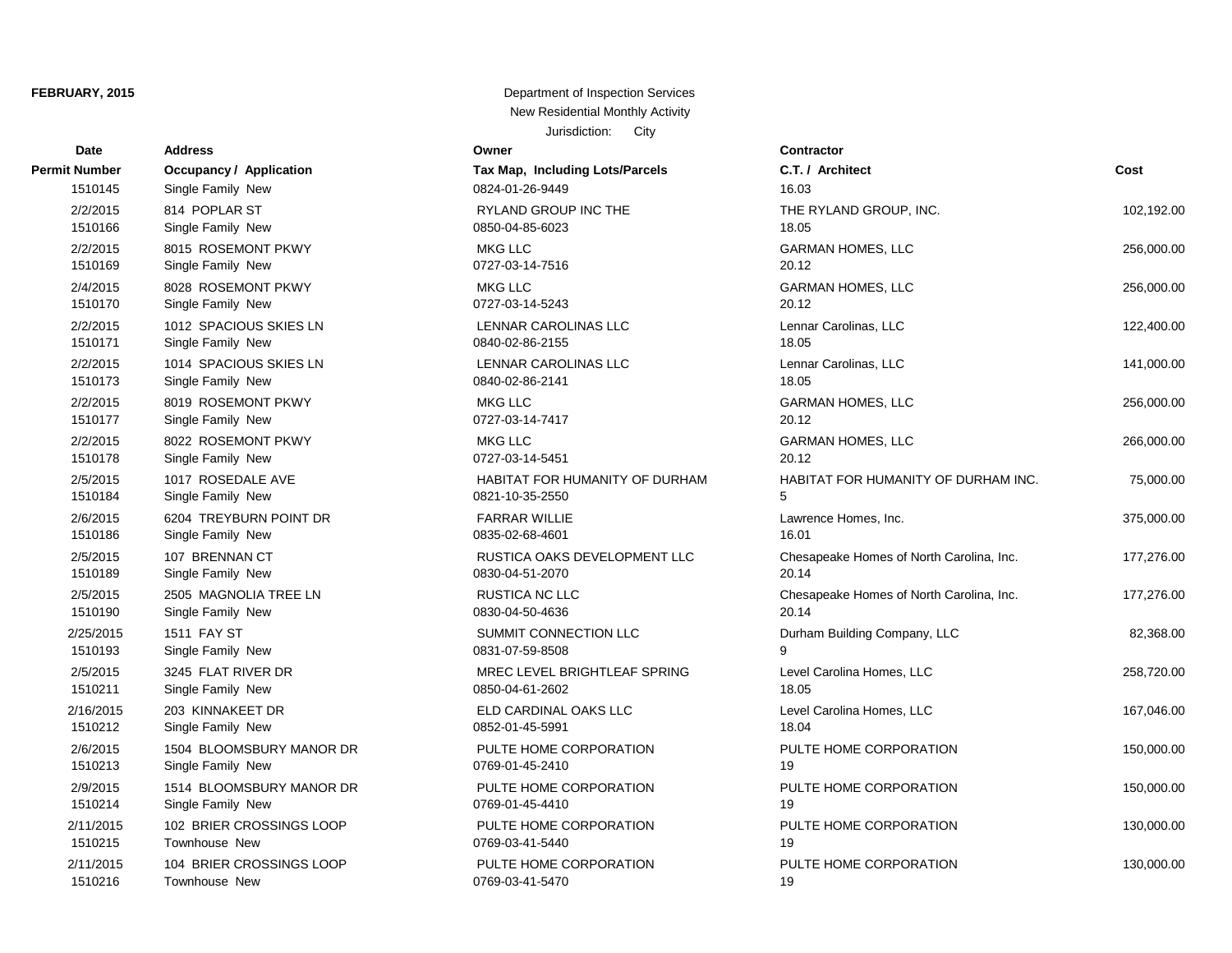| Date          | <b>Address</b>                 | Owner                           | Contractor       |
|---------------|--------------------------------|---------------------------------|------------------|
| Permit Number | <b>Occupancy / Application</b> | Tax Map, Including Lots/Parcels | C.T. / Architect |
| 2/11/2015     | 106 BRIER CROSSINGS LOOP       | PULTE HOME CORPORATION          | PULTE HOME O     |
| 1510217       | Townhouse New                  | 0769-03-41-5490                 | 19               |
| 2/11/2015     | 108 BRIER CROSSINGS LOOP       | PULTE HOME CORPORATION          | PULTE HOME O     |
| 1510218       | Townhouse New                  | 0769-03-41-6410                 | 19               |
| 2/13/2015     | 504 BRIER CROSSINGS LOOP       | PULTE HOME CORPORATION          | PULTE HOME O     |
| 1510219       | <b>Townhouse New</b>           | 0769-03-40-5298                 | 19               |
| 2/13/2015     | 506 BRIER CROSSINGS LOOP       | PULTE HOME CORPORATION          | PULTE HOME O     |
| 1510220       | <b>Townhouse New</b>           | 0769-03-40-5268                 | 19               |
| 2/13/2015     | 508 BRIER CROSSINGS LOOP       | PULTE HOME CORPORATION          | PULTE HOME O     |
| 1510221       | <b>Townhouse New</b>           | 0769-03-40-5238                 | 19               |
| 2/13/2015     | 510 BRIER CROSSINGS LOOP       | PULTE HOME CORPORATION          | PULTE HOME O     |
| 1510222       | Townhouse New                  | 0769-03-40-5218                 | 19               |
| 2/13/2015     | 512 BRIER CROSSINGS LOOP       | PULTE HOME CORPORATION          | PULTE HOME O     |
| 1510223       | Townhouse New                  | 0769-03-40-4288                 | 19               |
| 2/13/2015     | 514 BRIER CROSSINGS LOOP       | PULTE HOME CORPORATION          | PULTE HOME O     |
| 1510224       | <b>Townhouse New</b>           | 0769-03-40-4258                 | 19               |
| 2/5/2015      | 3405 FLAT RIVER DR             | MREC LEVEL BRIGHTLEAF SPRING    | Level Carolina H |
| 1510227       | Single Family New              | 0850-04-61-6969                 | 18.05            |
| 2/5/2015      | 3414 FLAT RIVER DR             | MREC LEVEL BRIGHTLEAF SPRING    | Level Carolina H |
| 1510248       | Single Family New              | 0850-04-61-9814                 | 18.05            |
| 2/21/2015     | 5360 JESSIP ST                 | LENNAR CAROLINAS LLC            | Lennar Carolinas |
| 1510260       | Townhouse New                  | 0747-02-98-3253                 | 20.14            |
| 2/21/2015     | 5362 JESSIP ST                 | LENNAR CAROLINAS LLC            | Lennar Carolinas |
| 1510261       | Townhouse New                  | 0747-02-98-3223                 | 20.14            |
| 2/21/2015     | 5364 JESSIP ST                 | LENNAR CAROLINAS LLC            | Lennar Carolinas |
| 1510262       | Townhouse New                  | 0747-02-98-2293                 | 20.14            |
| 2/21/2015     | 5366 JESSIP ST                 | LENNAR CAROLINAS LLC            | Lennar Carolinas |
| 1510263       | Townhouse New                  | 0747-02-98-2263                 | 20.14            |
| 2/21/2015     | 5368 JESSIP ST                 | LENNAR CAROLINAS LLC            | Lennar Carolinas |
| 1510264       | Townhouse New                  | 0747-02-98-2232                 | 20.14            |
| 2/13/2015     | 205 HOLLY BLOSSOM DR           | <b>LENNAR CAROLINAS LLC</b>     | Lennar Carolinas |
| 1510266       | Single Family New              | 0860-01-16-5380                 | 18.05            |
| 2/13/2015     | 1010 SPACIOUS SKIES LN         | LENNAR CAROLINAS LLC            | Lennar Carolinas |
| 1510267       | Single Family New              | 0840-02-86-2158                 | 18.05            |
| 2/21/2015     | 1516 BLOOMSBURY MANOR DR       | PULTE HOME CORPORATION          | PULTE HOME O     |
| 1510276       | Single Family New              | 0769-01-45-4369                 | 19               |
| 2/21/2015     | 1710 HORNE CREEK DR            | PULTE HOME CORPORATION          | PULTE HOME C     |

## **Owner**

| t Number             | <b>Occupancy / Application</b>  | Tax Map, Including Lots/Parcels                | C.T. / Architect               | Cost       |
|----------------------|---------------------------------|------------------------------------------------|--------------------------------|------------|
| 2/11/2015            | 106 BRIER CROSSINGS LOOP        | PULTE HOME CORPORATION                         | PULTE HOME CORPORATION         | 130,000.00 |
| 1510217              | <b>Townhouse New</b>            | 0769-03-41-5490                                | 19                             |            |
| 2/11/2015            | 108 BRIER CROSSINGS LOOP        | PULTE HOME CORPORATION                         | PULTE HOME CORPORATION         | 130,000.00 |
| 1510218              | <b>Townhouse New</b>            | 0769-03-41-6410                                | 19                             |            |
| 2/13/2015            | 504 BRIER CROSSINGS LOOP        | PULTE HOME CORPORATION                         | PULTE HOME CORPORATION         | 130,000.00 |
| 1510219              | Townhouse New                   | 0769-03-40-5298                                | 19                             |            |
| 2/13/2015            | 506 BRIER CROSSINGS LOOP        | PULTE HOME CORPORATION                         | PULTE HOME CORPORATION         | 130,000.00 |
| 1510220              | Townhouse New                   | 0769-03-40-5268                                | 19                             |            |
| 2/13/2015            | 508 BRIER CROSSINGS LOOP        | PULTE HOME CORPORATION                         | PULTE HOME CORPORATION         | 130,000.00 |
| 1510221              | <b>Townhouse New</b>            | 0769-03-40-5238                                | 19                             |            |
| 2/13/2015            | 510 BRIER CROSSINGS LOOP        | PULTE HOME CORPORATION                         | PULTE HOME CORPORATION         | 130,000.00 |
| 1510222              | <b>Townhouse New</b>            | 0769-03-40-5218                                | 19                             |            |
| 2/13/2015            | 512 BRIER CROSSINGS LOOP        | PULTE HOME CORPORATION                         | PULTE HOME CORPORATION         | 130,000.00 |
| 1510223              | Townhouse New                   | 0769-03-40-4288                                | 19                             |            |
| 2/13/2015            | 514 BRIER CROSSINGS LOOP        | PULTE HOME CORPORATION                         | PULTE HOME CORPORATION         | 130,000.00 |
| 1510224              | <b>Townhouse New</b>            | 0769-03-40-4258                                | 19                             |            |
| 2/5/2015             | 3405 FLAT RIVER DR              | MREC LEVEL BRIGHTLEAF SPRING                   | Level Carolina Homes, LLC      | 231,990.00 |
| 1510227              | Single Family New               | 0850-04-61-6969                                | 18.05                          |            |
| 2/5/2015             | 3414 FLAT RIVER DR              | MREC LEVEL BRIGHTLEAF SPRING                   | Level Carolina Homes, LLC      | 228,162.00 |
| 1510248              | Single Family New               | 0850-04-61-9814                                | 18.05                          |            |
| 2/21/2015            | 5360 JESSIP ST                  | LENNAR CAROLINAS LLC                           | Lennar Carolinas, LLC          | 123,000.00 |
| 1510260              | Townhouse New                   | 0747-02-98-3253                                | 20.14                          |            |
| 2/21/2015            | 5362 JESSIP ST<br>Townhouse New | LENNAR CAROLINAS LLC<br>0747-02-98-3223        | Lennar Carolinas, LLC<br>20.14 | 121,100.00 |
| 1510261              |                                 |                                                |                                |            |
| 2/21/2015<br>1510262 | 5364 JESSIP ST<br>Townhouse New | <b>LENNAR CAROLINAS LLC</b><br>0747-02-98-2293 | Lennar Carolinas, LLC<br>20.14 | 121,100.00 |
|                      |                                 |                                                |                                |            |
| 2/21/2015<br>1510263 | 5366 JESSIP ST<br>Townhouse New | LENNAR CAROLINAS LLC<br>0747-02-98-2263        | Lennar Carolinas, LLC<br>20.14 | 121,100.00 |
|                      |                                 |                                                |                                |            |
| 2/21/2015<br>1510264 | 5368 JESSIP ST<br>Townhouse New | LENNAR CAROLINAS LLC<br>0747-02-98-2232        | Lennar Carolinas, LLC<br>20.14 | 123,000.00 |
| 2/13/2015            | 205 HOLLY BLOSSOM DR            | LENNAR CAROLINAS LLC                           | Lennar Carolinas, LLC          |            |
| 1510266              | Single Family New               | 0860-01-16-5380                                | 18.05                          | 164,500.00 |
| 2/13/2015            | 1010 SPACIOUS SKIES LN          | LENNAR CAROLINAS LLC                           | Lennar Carolinas, LLC          | 131,600.00 |
| 1510267              | Single Family New               | 0840-02-86-2158                                | 18.05                          |            |
| 2/21/2015            | 1516 BLOOMSBURY MANOR DR        | PULTE HOME CORPORATION                         | PULTE HOME CORPORATION         | 235,138.00 |
| 1510276              | Single Family New               | 0769-01-45-4369                                | 19                             |            |
| 2/21/2015            | 1710 HORNE CREEK DR             | PULTE HOME CORPORATION                         | PULTE HOME CORPORATION         | 165,000.00 |
|                      |                                 |                                                |                                |            |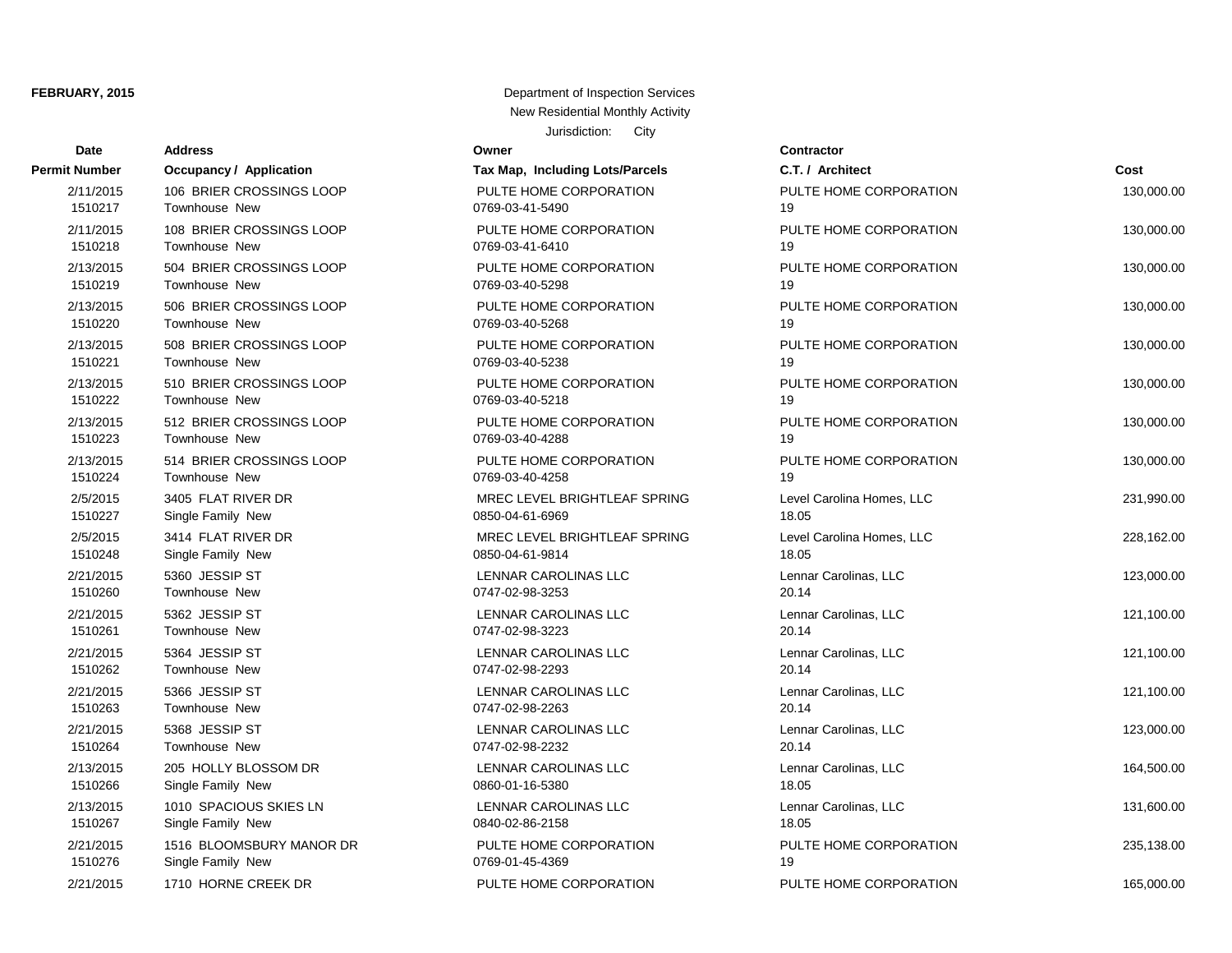| <b>Date</b>   | <b>Address</b>                 | Owner                                 | <b>Contractor</b>    |
|---------------|--------------------------------|---------------------------------------|----------------------|
| Permit Number | <b>Occupancy / Application</b> | Tax Map, Including Lots/Parcels       | C.T. / Architect     |
| 1510278       | Single Family New              | 0769-01-45-7916                       | 19                   |
| 2/21/2015     | 1812 HORNE CREEK DR            | PULTE HOME CORPORATION                | PULTE HOME O         |
| 1510279       | Single Family New              | 0769-01-46-1322                       | 19                   |
| 2/13/2015     | 216 KING LEAR LN               | AF-FOUR SEASONS LLC                   | True Homes, LL       |
| 1510280       | Single Family New              | 0747-02-99-7055                       | 20.14                |
| 2/5/2015      | 3412 FLAT RIVER DR             | MREC LEVEL BRIGHTLEAF SPRING          | Level Carolina H     |
| 1510288       | Single Family New              | 0850-04-61-8864                       | 18.05                |
| 2/25/2015     | 111 COURT JESTER WAY           | AF-FOUR SEASONS LLC                   | True Homes, LL       |
| 1510289       | Single Family New              | 0757-01-09-0295                       | 20.14                |
| 2/13/2015     | 115 COURT JESTER WAY           | AF-FOUR SEASONS LLC                   | True Homes, LL       |
| 1510290       | Single Family New              | 0757-01-09-0360                       | 20.14                |
| 2/13/2015     | 220 KING LEAR LN               | AF-FOUR SEASONS LLC                   | True Homes, LL       |
| 1510291       | Single Family New              | 0747-02-99-8000                       | 20.14                |
| 2/18/2015     | 408 SHAKESPEARE DR             | OLD PAGE ROAD LLC                     | True Homes, LL       |
| 1510292       | <b>Townhouse New</b>           | 0747-02-98-6867                       | 20.14                |
| 2/18/2015     | 412 SHAKESPEARE DR             | OLD PAGE ROAD LLC                     | True Homes, LL       |
| 1510293       | <b>Townhouse New</b>           | 0747-02-98-6847                       | 20.14                |
| 2/18/2015     | 416 SHAKESPEARE DR             | OLD PAGE ROAD LLC                     | True Homes, LL       |
| 1510294       | <b>Townhouse New</b>           | 0747-02-98-6817                       | 20.14                |
| 2/18/2015     | 420 SHAKESPEARE DR             | OLD PAGE ROAD LLC                     | True Homes, LL       |
| 1510295       | Townhouse New                  | 0747-02-98-5887                       | 20.14                |
| 2/18/2015     | 1111 ROSEDALE AVE              | <b>HABITAT FOR HUMANITY OF DURHAM</b> | <b>HABITAT FOR H</b> |
| 1510319       | Single Family New              | 0821-14-34-2810                       | 5                    |
| 2/18/2015     | 1613 ANGIER AVE                | HABITAT FOR HUMANITY OF DURHAM        | <b>HABITAT FOR I</b> |
| 1510321       | Single Family New              | 0831-14-43-5391                       | 11                   |
| 2/21/2015     | 879 ESTES ST                   | DURHAM COMMUNITY LAND TRUSTEES        | <b>NEW START DI</b>  |
| 1510328       | Single Family New              | 0821-10-36-4647                       | 5                    |
| 2/21/2015     | 1928 RUSTICA DR                | MUNGO HOMES OF NORTH CAROLINA         | Mungo Homes o        |
| 1510335       | Single Family New              | 0739-02-59-7622                       | 20.14                |
| 2/16/2015     | 104 NORTHERN SHRIKE CT         | ELD CARDINAL OAKS LLC                 | Level Carolina H     |
| 1510338       | Single Family New              | 0852-01-45-5750                       | 18.04                |
| 2/19/2015     | 133 BRIER CROSSINGS LOOP       | PULTE HOME CORPORATION                | PULTE HOME O         |
| 1510345       | Townhouse New                  | 0769-03-41-8455                       | 19                   |
| 2/19/2015     | 135 BRIER CROSSINGS LOOP       | PULTE HOME CORPORATION                | PULTE HOME O         |
| 1510346       | Townhouse New                  | 0769-03-41-8463                       | 19                   |
| 2/19/2015     | 137 BRIER CROSSINGS LOOP       | PULTE HOME CORPORATION                | PULTE HOME O         |
| 1510347       | Townhouse New                  | 0769-03-41-8471                       | 19                   |

| Owner                                                    |
|----------------------------------------------------------|
| <b>Tax Map, Including Lots/Parcels</b>                   |
| 0769-01-45-7916                                          |
| PULTE HOME CORPORATION<br>0769-01-46-1322                |
| AF-FOUR SEASONS LLC<br>0747-02-99-7055                   |
| MREC LEVEL BRIGHTLEAF SPRING<br>0850-04-61-8864          |
| AF-FOUR SEASONS LLC<br>0757-01-09-0295                   |
| AF-FOUR SEASONS LLC<br>0757-01-09-0360                   |
| AF-FOUR SEASONS LLC<br>0747-02-99-8000                   |
| OLD PAGE ROAD LLC<br>0747-02-98-6867                     |
| <b>OLD PAGE ROAD LLC</b><br>0747-02-98-6847              |
| OLD PAGE ROAD LLC<br>0747-02-98-6817                     |
| OLD PAGE ROAD LLC<br>0747-02-98-5887                     |
| HABITAT FOR HUMANITY OF DURHAM<br>0821-14-34-2810        |
| <b>HABITAT FOR HUMANITY OF DURHAM</b><br>0831-14-43-5391 |
| DURHAM COMMUNITY LAND TRUSTEES<br>0821-10-36-4647        |
| MUNGO HOMES OF NORTH CAROLINA<br>0739-02-59-7622         |
| ELD CARDINAL OAKS LLC<br>0852-01-45-5750                 |
| PULTE HOME CORPORATION<br>0769-03-41-8455                |
| PULTE HOME CORPORATION<br>0769-03-41-8463                |
| PULTE HOME CORPORATION                                   |

| t Number  | <b>Occupancy / Application</b> | Tax Map, Including Lots/Parcels | C.T. / Architect                    | Cost       |
|-----------|--------------------------------|---------------------------------|-------------------------------------|------------|
| 1510278   | Single Family New              | 0769-01-45-7916                 | 19                                  |            |
| 2/21/2015 | 1812 HORNE CREEK DR            | PULTE HOME CORPORATION          | PULTE HOME CORPORATION              | 165,000.00 |
| 1510279   | Single Family New              | 0769-01-46-1322                 | 19                                  |            |
| 2/13/2015 | 216 KING LEAR LN               | AF-FOUR SEASONS LLC             | True Homes, LLC                     | 157,000.00 |
| 1510280   | Single Family New              | 0747-02-99-7055                 | 20.14                               |            |
| 2/5/2015  | 3412 FLAT RIVER DR             | MREC LEVEL BRIGHTLEAF SPRING    | Level Carolina Homes, LLC           | 245,124.00 |
| 1510288   | Single Family New              | 0850-04-61-8864                 | 18.05                               |            |
| 2/25/2015 | 111 COURT JESTER WAY           | AF-FOUR SEASONS LLC             | True Homes, LLC                     | 201,700.00 |
| 1510289   | Single Family New              | 0757-01-09-0295                 | 20.14                               |            |
| 2/13/2015 | 115 COURT JESTER WAY           | AF-FOUR SEASONS LLC             | True Homes, LLC                     | 177,600.00 |
| 1510290   | Single Family New              | 0757-01-09-0360                 | 20.14                               |            |
| 2/13/2015 | 220 KING LEAR LN               | AF-FOUR SEASONS LLC             | True Homes, LLC                     | 161,300.00 |
| 1510291   | Single Family New              | 0747-02-99-8000                 | 20.14                               |            |
| 2/18/2015 | 408 SHAKESPEARE DR             | OLD PAGE ROAD LLC               | True Homes, LLC                     | 175,428.00 |
| 1510292   | Townhouse New                  | 0747-02-98-6867                 | 20.14                               |            |
| 2/18/2015 | 412 SHAKESPEARE DR             | OLD PAGE ROAD LLC               | True Homes, LLC                     | 175,428.00 |
| 1510293   | Townhouse New                  | 0747-02-98-6847                 | 20.14                               |            |
| 2/18/2015 | 416 SHAKESPEARE DR             | OLD PAGE ROAD LLC               | True Homes, LLC                     | 175,428.00 |
| 1510294   | Townhouse New                  | 0747-02-98-6817                 | 20.14                               |            |
| 2/18/2015 | 420 SHAKESPEARE DR             | OLD PAGE ROAD LLC               | True Homes, LLC                     | 175,428.00 |
| 1510295   | <b>Townhouse New</b>           | 0747-02-98-5887                 | 20.14                               |            |
| 2/18/2015 | 1111 ROSEDALE AVE              | HABITAT FOR HUMANITY OF DURHAM  | HABITAT FOR HUMANITY OF DURHAM INC. | 107,712.00 |
| 1510319   | Single Family New              | 0821-14-34-2810                 | 5                                   |            |
| 2/18/2015 | 1613 ANGIER AVE                | HABITAT FOR HUMANITY OF DURHAM  | HABITAT FOR HUMANITY OF DURHAM INC. | 100,452.00 |
| 1510321   | Single Family New              | 0831-14-43-5391                 | 11                                  |            |
| 2/21/2015 | 879 ESTES ST                   | DURHAM COMMUNITY LAND TRUSTEES  | NEW START DEVELOPMENT, LLC          | 92,300.00  |
| 1510328   | Single Family New              | 0821-10-36-4647                 | 5                                   |            |
| 2/21/2015 | 1928 RUSTICA DR                | MUNGO HOMES OF NORTH CAROLINA   | Mungo Homes of North Carolina, Inc. | 148,764.00 |
| 1510335   | Single Family New              | 0739-02-59-7622                 | 20.14                               |            |
| 2/16/2015 | 104 NORTHERN SHRIKE CT         | ELD CARDINAL OAKS LLC           | Level Carolina Homes, LLC           | 143,022.00 |
| 1510338   | Single Family New              | 0852-01-45-5750                 | 18.04                               |            |
| 2/19/2015 | 133 BRIER CROSSINGS LOOP       | PULTE HOME CORPORATION          | PULTE HOME CORPORATION              | 116,556.00 |
| 1510345   | Townhouse New                  | 0769-03-41-8455                 | 19                                  |            |
| 2/19/2015 | 135 BRIER CROSSINGS LOOP       | PULTE HOME CORPORATION          | PULTE HOME CORPORATION              | 121,836.00 |
| 1510346   | Townhouse New                  | 0769-03-41-8463                 | 19                                  |            |
| 2/19/2015 | 137 BRIER CROSSINGS LOOP       | PULTE HOME CORPORATION          | PULTE HOME CORPORATION              | 116,556.00 |
| 1510347   | Townhouse New                  | 0769-03-41-8471                 | 19                                  |            |